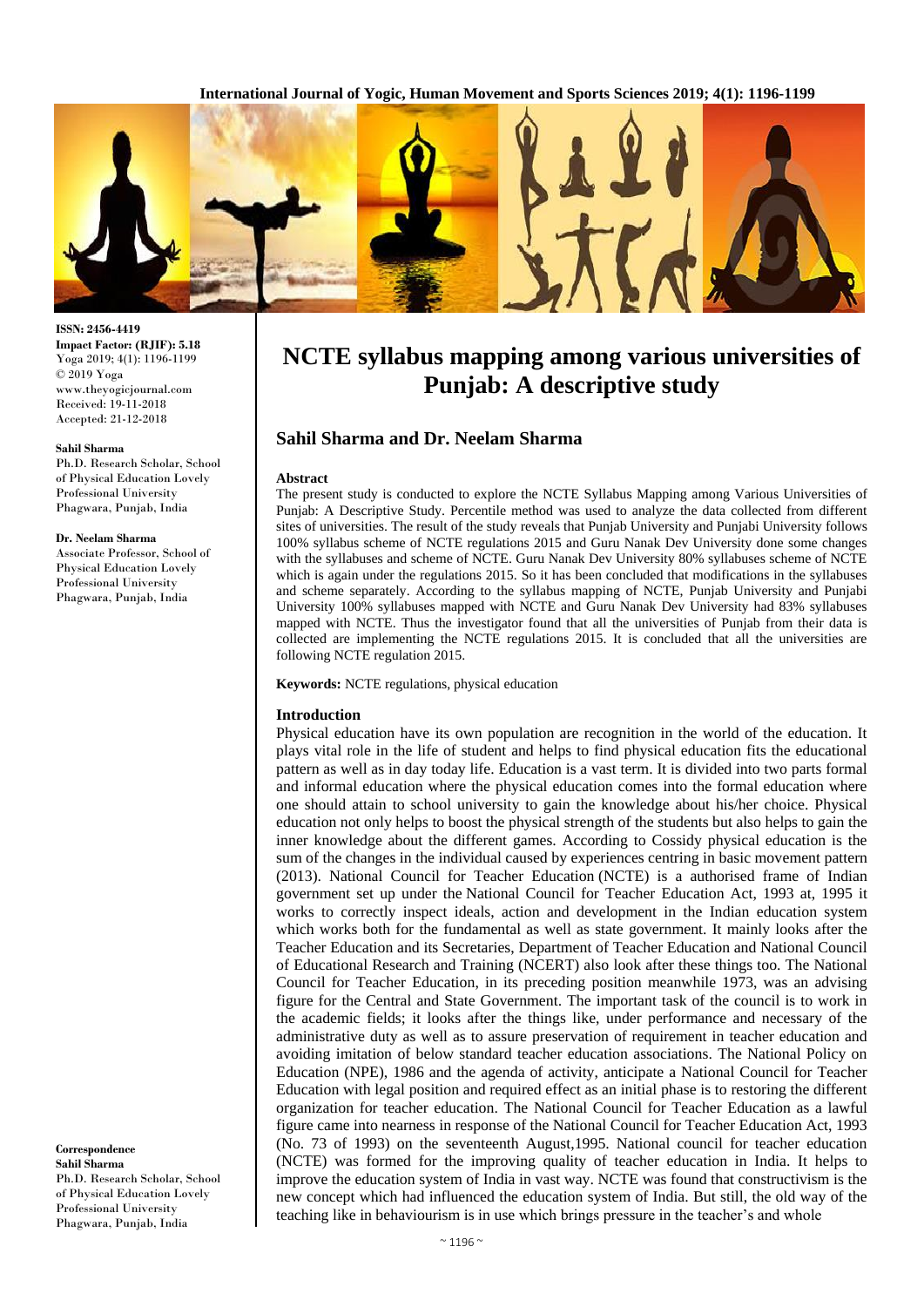education system. But due to the change in the technology and teaching method, now days, schools also prefer the constructivism. Different new ways of teaching method are being use by the schools now days in order to improve the education system like including the different programme activities for students which is prepared by teachers and experts of those fields. Since the technology plays an important role in today's world and children are very familiar with these technology due to which they gain more knowledge and information for them. So, teachers should be also aware of the new technology. It is found by the NCTE that the quality of teacher's education depends not only on the professionally sound and appropriate course but also on the way how the course is implemented in education institution for the teachers.

# **Significance of the Problem**

The two years (Four Semesters) programme of Bachelor of Physical Education (B. P. Ed.) is a specialized program expected which prepares the physical Education teachers to take classes from VI to X which further leads the physical education and sports activities in Classes XI and XII. Previously the course was of the one year and running annually. Therefore here the Present study will highlight the advantage and disadvantage of NCTE regulation 2014. The present study will also highlight the advantage and disadvantage of these changes too. Beside this, it will also highlight the opinion of students and physical educationist towards this regulation. Syllabus changes will also be evaluated, highlighted and documented. If the researcher will get the opportunities than the same referred to NCTE.

# **Statement of the Problem**

NCTE is branch which is established by the act of parliament (no. 73 of 1993) to coordinate with branch education programme throughout the India. In the present study, the scheme has planned to investigate the syllabuses of NCTE regulations 2015 in the various renowned institutes of Punjab. Therefore the statement is entitled as "NCTE Syllabus Mapping among Various Universities of Punjab: A Descriptive Study".

#### **Objectives of the Study**

To compare the scheme and syllabuses of benchmark university with NCTE regulations 2015.

#### **Research Questions of the Study**

Are syllabus of Benchmark University is better than NCTE syllabus 2015?

Reddy & Saritha (2016) conducted a study on role of teacher in the society: essential for teacher education and reported that the teachers must inspire the students and motivate them in acquiring knowledge to success in their goals. They should provide necessary career guidance in education, employment, political system and the government. A teacher needs skills to educate the students in the above said manner; teacher has to be trained with the value based teacher education. Hence, the teacher education system evolving in various forms, by adding the new contents, modifying the content, removing unrelated matter and including innovative practices and latest

technologies. This article says about, some of the drawbacks identified in the current teacher education and some of the inputs are to be suggested for teacher education to achieve its purpose. Sharma et. Al. (2016) conducted a study on benchmarking in physical education teacher education programme. This investigation was planned towards institutional examination for clear comprehension of process associated with elements of physical educator instruction in India. Seven organizations and colleges taken from seven distinct conditions of India to distinguish seven diverse expansive parameters which were relate post graduate Physical Education program. The information was gathered from partner of the chose establishment through physical training program evaluation device (PEPAT). The outcomes concede that, the colleges don't have comparative practical and conveyance process identified with the physical instruction instructor preparing program. The examination reflects towards requirement for Physical Education colleges and foundations to recognize the accepted procedures to be taken after in regards to working of conveyance of physical training programs at different organizations through key administration considers on the distinguished parameters previously setting up strict guidelines and standards for accomplishing brilliance in physical instruction in India.

# **Method and Procedure**

The present study was conducted on syllabus and scheme mapping of universities. In scheme syllabuses mapping has been taken from the respected sites of the universities and mapped with the NCTE scheme. Researcher can collect all the contents of the syllabuses and make result according to contents. Scheme and syllabus mapping was done to examine the application of NCTE regulation 2015 by the universities of Punjab. Punjab University, Punjabi University and Guru Nanak Dev University take as a sample of the study.

#### **Result and Discussion**

The chapter of analysis and interpretation of the result is the soul and the heart of the study. The results are the mirror of the study and reflect the investigators views about the study. The data present study was a meaningless heap of numbers without result and discussion. The relationship between variables, which leads to fulfilment of the objectives of the study, was achieved with the logical organization of results prepared by the investigator. To avoid making conclusions from invalid data, the final analysis must be anticipated in detail. The problem has to analyze in detail to see which type of data is compulsory for its solution and to be assured that which method will give a definite answer. Once the information have been gathered, the following stage was to diminish them into measurable investigation on the grounds that the information thusly have no significance unless it was broke down and translated by refined factual strategies with a specific end goal to land at certain dependable and substantial conclusion. Investigation of information helps in interruption of the mind boggling angles into basic parts and putting them in new courses of action. so, that interpretation can be done easily. The analysis and interpretation of data, findings and discussion of findings have been described as follows.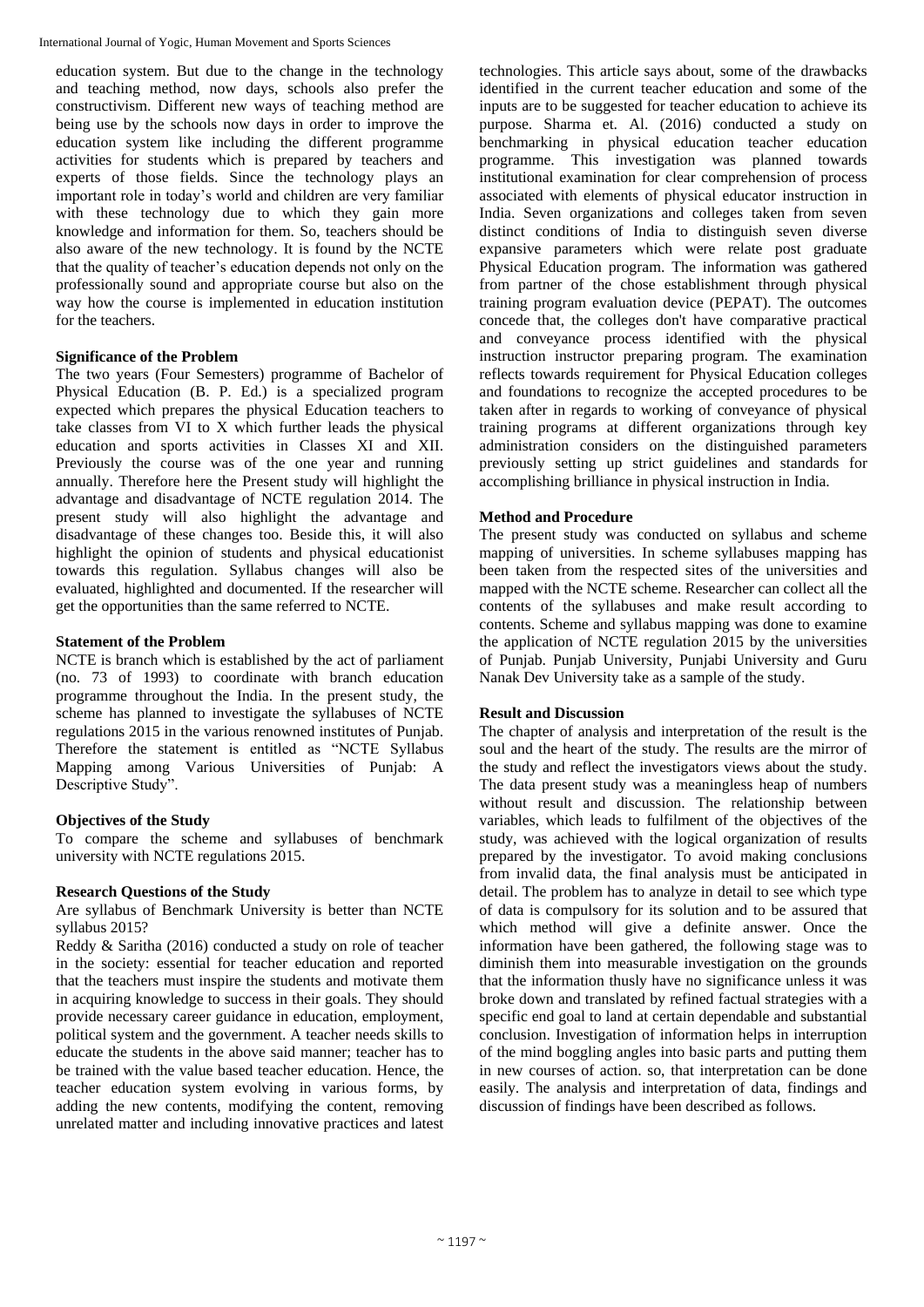#### International Journal of Yogic, Human Movement and Sports Sciences

NCTE With Punjab University Chandigarh, Punjabi University Patiala, Guru Nanak Dev University Amritsar

| Group                              |     |     |     |                            | Sem-1   Sem-2   Sem-3   Sem-4   Total in Percentage |
|------------------------------------|-----|-----|-----|----------------------------|-----------------------------------------------------|
|                                    |     |     |     | <b>NCTE NCTE NCTE NCTE</b> | <b>NCTE</b>                                         |
| Punjab University Chandigarh       | 100 | 100 | 100 | 100                        | 100                                                 |
| Punjabi University Patiala         | 100 | 100 | 100 | 100                        | 100                                                 |
| Guru Nanak Dev University Amritsar | 80  | 80  | 80  | 80                         | 80                                                  |

The above said table shows in the scheme mapping of NCTE 2015 with the Punjab University Chandigarh. It has been observed that overall percentage of mapping is found 100% thus the hypothesis 2 is accepted. The above said table shows in the scheme mapping of NCTE 2015 with the Punjabi University Patiala. It has been observed that overall

percentage of mapping is found 100% thus the hypothesis 2 is accepted. The above said table shows in the scheme mapping of NCTE 2015 with the Guru Nanak Dev University Amritsar. It has been observed that overall percentage of mapping is found 80% thus the hypothesis 2 is accepted.

Semester wise (One) Contents Mapping of NCTE with Punjab University, Punjabi University and Guru Nanak Dev University Amritsar

| Group                                 | Total no of<br>contents | <b>Total no. Of contents</b><br>mapped with NCTE | <b>Total no. Of contents</b><br>unmapped with NCTE |
|---------------------------------------|-------------------------|--------------------------------------------------|----------------------------------------------------|
| National Council of Teacher Education | 103                     | 103                                              |                                                    |
| Punjab University Chandigarh          | 103                     | 94                                               |                                                    |
| Punjabi University Patiala            | 103                     | 103                                              |                                                    |
| Guru Nanak Dev University Amritsar    | 86                      |                                                  |                                                    |

Table shows content mapping of NCTE with Punjab University, Punjabi University and Guru Nanak Dev University. There are total 103 contents given by the NCTE and it has been found that same 103 content are given by the Punjab University and Punjabi University. So 100 percent mapping was is found with NCTE. But it has been observed differently with GNDU as only 83.49% contents are mapped. In 103 contents 91.26% are mapped with Punjab University and 8.73% are unmapped with NCTE. In 103 contents 100% are mapped with Punjabi University. In 86 contents of Guru Nanak Dev University 73.25% are mapped with the NCTE and 26.75% are unmapped with NCTE.

Semester wise (two) Contents Mapping of NCTE with Punjab University, Punjabi University and Guru Nanak Dev University Amritsar

| Group                                 | Total no of<br>contents | <b>Total no. Of contents</b><br>mapped with NCTE | <b>Total no. Of contents</b><br>unmapped with NCTE |
|---------------------------------------|-------------------------|--------------------------------------------------|----------------------------------------------------|
| National Council of Teacher Education | 79                      |                                                  |                                                    |
| Punjab University Chandigarh          | 79                      |                                                  |                                                    |
| Puniabi University Patiala            | 79                      | 70                                               |                                                    |
| Guru Nanak Dev University Amritsar    | 48                      | 40                                               |                                                    |

Table shows content mapping of NCTE with Punjab University, Punjabi University and Guru Nanak Dev University. There are total 79 contents given by the NCTE and it has been found that same 79 content are given by the Punjab University and Punjabi University. So 100 percent mapping was is found with NCTE. But it has been observed

differently with GNDU as only 60.75% contents are mapped. In 79 contents 100% are mapped with Punjab University. In 79 contents 100% are mapped with Punjabi University. In 48 contents of Guru Nanak Dev University 83.33% are mapped with the NCTE and 16.66% are unmapped with NCTE.

Semester wise (Three) Contents Mapping of NCTE with Punjab University, Punjabi University and Guru Nanak Dev University Amritsar

| Group                                 | Total no of<br>contents | <b>Total no. Of contents</b><br>mapped with NCTE | <b>Total no. Of contents</b><br>unmapped with NCTE |
|---------------------------------------|-------------------------|--------------------------------------------------|----------------------------------------------------|
| National Council of Teacher Education | 76                      |                                                  |                                                    |
| Punjab University Chandigarh          |                         |                                                  |                                                    |
| Punjabi University Patiala            |                         | 76                                               |                                                    |
| Guru Nanak Dev University Amritsar    |                         |                                                  |                                                    |

Table shows content mapping of NCTE with Punjab University, Punjabi University and Guru Nanak Dev University. There are total 76 content given by the NCTE and it has been found that same 7 content are given by the Punjab University, Punjabi University and Guru Nanak Dev

University. So 100 percent mapping was is found with NCTE. In 76 contents 100% are mapped with Punjab University. In 76 contents 100% are mapped with Punjabi University. In 76 contents of Guru Nanak Dev University 80.26% are mapped with the NCTE and 19.73% are unmapped with NCTE.

Semester wise (Four) Contents Mapping of NCTE with Punjab University, Punjabi University and Guru Nanak Dev University Amritsar

| Group                                 | Total no of<br>contents | <b>Total no. Of contents</b><br>mapped with NCTE | Total no. Of contents<br>unmapped with NCTE |
|---------------------------------------|-------------------------|--------------------------------------------------|---------------------------------------------|
| National Council of Teacher Education | 101                     | 101                                              |                                             |
| Punjab University Chandigarh          | 101                     | 101                                              |                                             |
| Punjabi University Patiala            | 101                     | 101                                              |                                             |
| Guru Nanak Dev University Amritsar    | 53                      |                                                  |                                             |